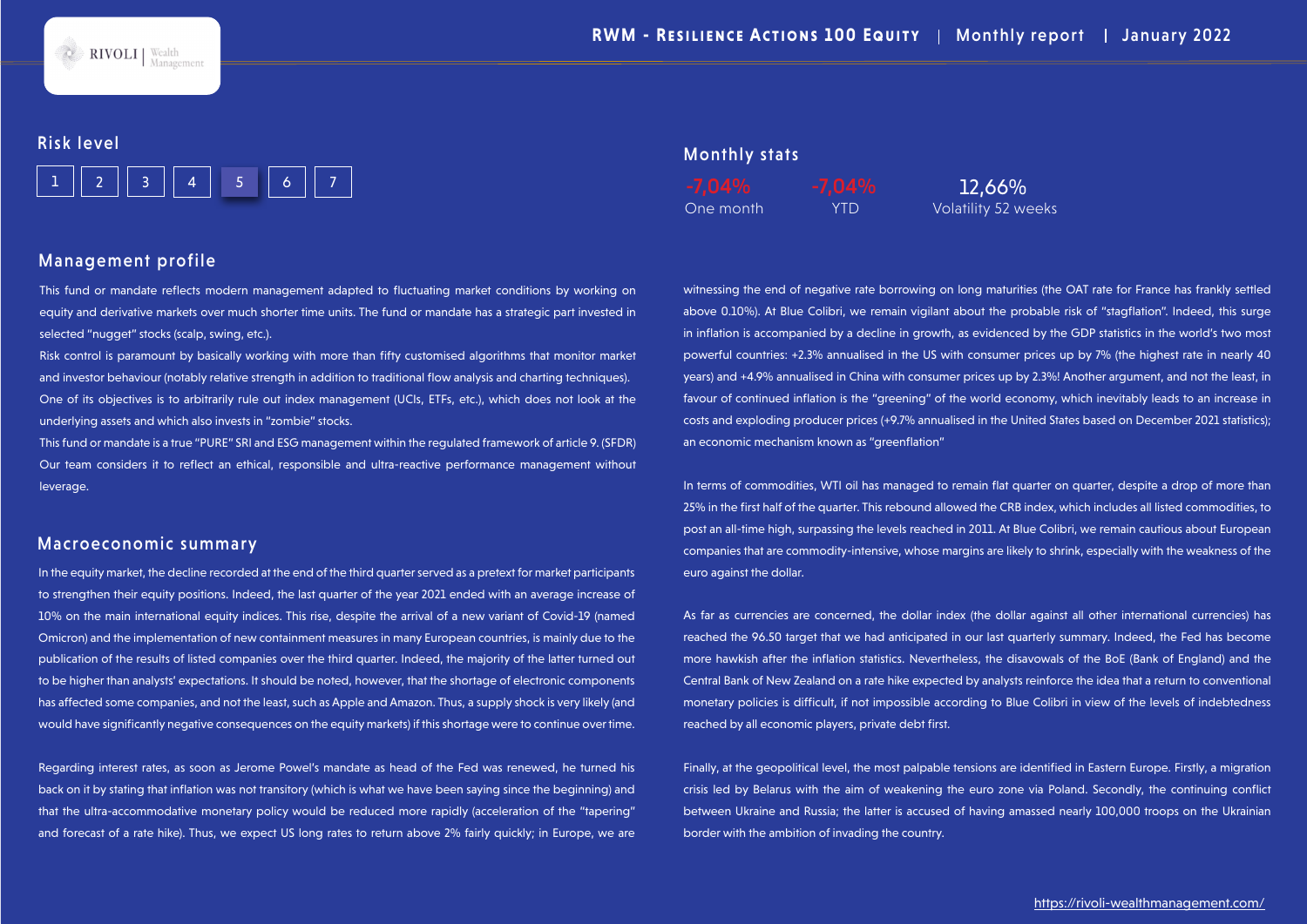# Financial statistics

|                             | <b>RWM - Resilience</b><br><b>Actions 100 Equity</b> | <b>BBG World Large &amp;</b><br><b>Mid Cap</b> |
|-----------------------------|------------------------------------------------------|------------------------------------------------|
| <b>Performance YTD</b>      | $-7,04%$                                             | $-3,66%$                                       |
| <b>Performance 1 month</b>  | $-7,04%$                                             | $-3,66%$                                       |
| <b>Performance 3 months</b> | 2,59%                                                | $-0,60%$                                       |
| <b>Performance 6 months</b> | 7,31%                                                | 5,42%                                          |
| <b>Performance 52 weeks</b> | 20,52%                                               | 22,27%                                         |
| <b>Volatility 52 weeks</b>  | 12,66%                                               | 11,25%                                         |
| <b>Number of funds</b>      | 36                                                   | >3500                                          |

|                     | <b>RWM - Resilience Actions 100</b><br><b>Equity</b> |  |
|---------------------|------------------------------------------------------|--|
| <b>Beta</b>         | 0,81                                                 |  |
| <b>Sharpe ratio</b> | 1,75                                                 |  |
| Top 5 weight        | 37,28%                                               |  |
| Top 10 weight       | 55,74%                                               |  |



Period from 31/12/2020 to 31/01/2022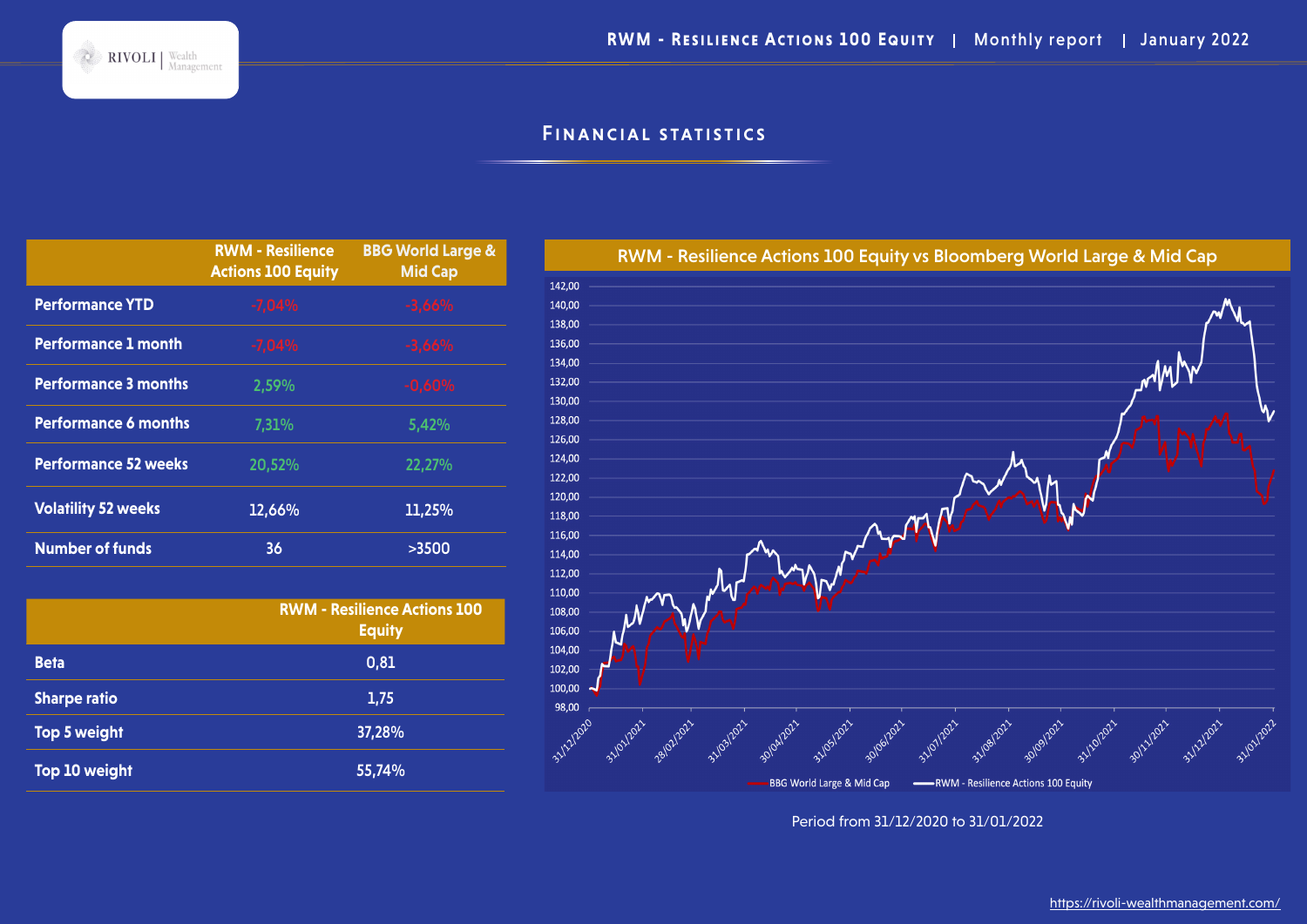

# DISTRIBUTION OF RWM - RESILIENCE ACTIONS 100 EQUITY



| Distribution by type of asset |           |  |  |  |
|-------------------------------|-----------|--|--|--|
| <b>EQUITY</b>                 | 71,89%    |  |  |  |
| <b>CASH</b>                   | 21,50%    |  |  |  |
| <b>FIXED INCOME</b>           | 4,42%     |  |  |  |
| <b>FUNDS</b>                  | 2,19%     |  |  |  |
| <b>DERIVATIVES</b>            | $-46,94%$ |  |  |  |

| <b>Distribution by currency</b> |                     |  |  |
|---------------------------------|---------------------|--|--|
| <b>CURRENCY</b>                 | <b>DISTRIBUTION</b> |  |  |
| Euro                            | 30,97%              |  |  |
| <b>Dollar US</b>                | 19,14%              |  |  |
| Swedish Krone                   | 2,26%               |  |  |
| Canadian dollar                 | 0,53%               |  |  |
| Australian dollar               | 0,11%               |  |  |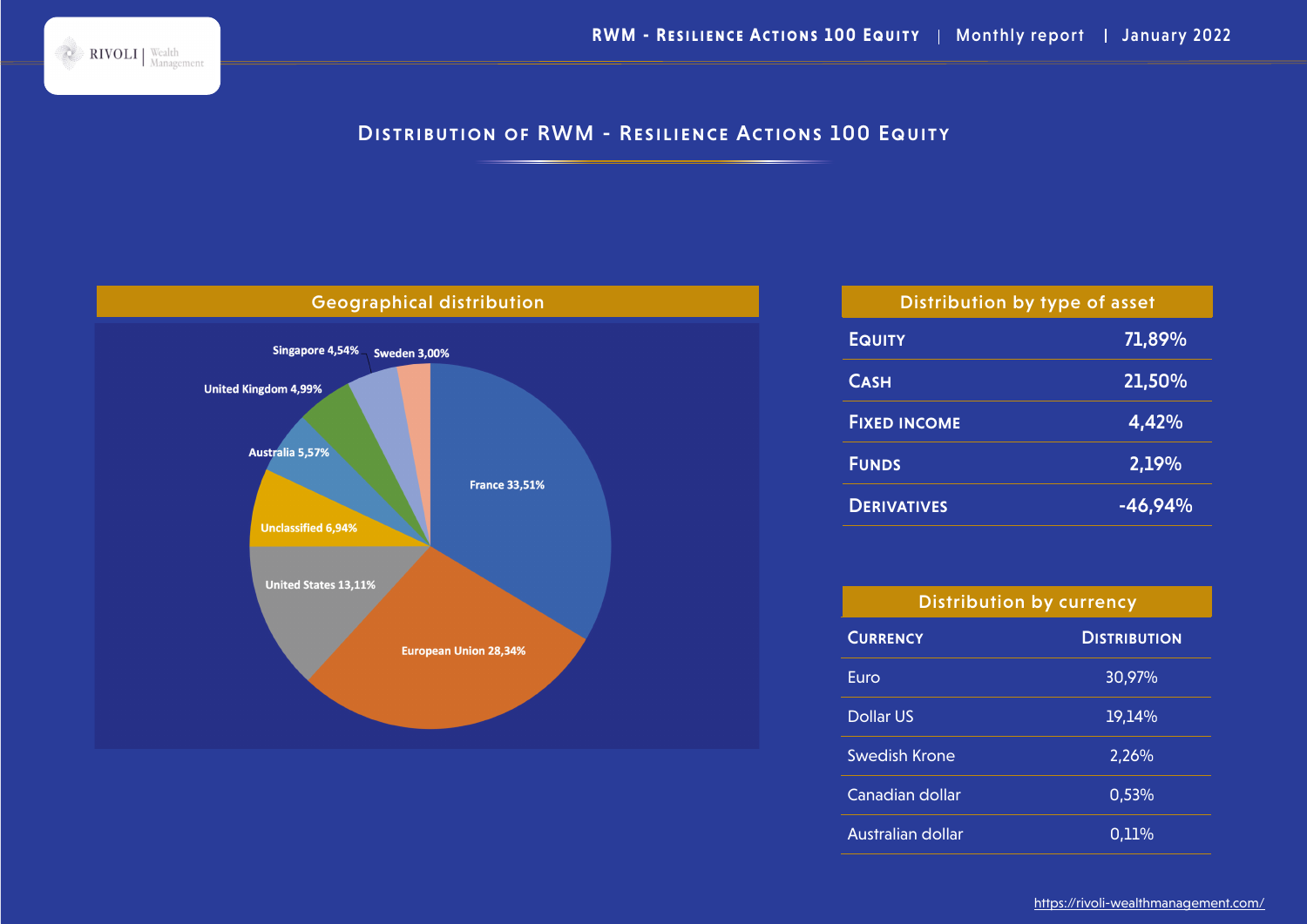**RWM - RESILIENCE ACTIONS 100 EQUITY | Monthly report | January 2022** 

## EXTRA-FINANCIAL STATISTICS

|                    | <b>RWM - Resilience Actions</b><br><b>100 Equity</b> | <b>Bloomberg World Large &amp; Mid</b><br>Cap |
|--------------------|------------------------------------------------------|-----------------------------------------------|
| <b>ESG</b>         | 49,52%                                               | 33,68%                                        |
| <b>Environment</b> | 47,54%                                               | 20,94%                                        |
| <b>Social</b>      | 48.84%                                               | 44,81%                                        |
| <b>Governance</b>  | 55,33%                                               | 48,82%                                        |

 $\sim$  RIVOLI | Wealth

## Rating of each stock

| <b>Classement</b> | Libellé                              | Е       | S       | G       | <b>ESG</b> |
|-------------------|--------------------------------------|---------|---------|---------|------------|
| 1                 | <b>FORD MOTOR CO</b>                 | 92,36%  | 96,68%  | 100,00% | 95,18%     |
| $\overline{2}$    | <b>QUADIENT SA</b>                   | 88,98%  | 100,00% | 77,54%  | 90,00%     |
| 3                 | <b>NVIDIA CORP</b>                   | 87,37%  | 87,37%  | 77,06%  | 85,31%     |
| 4                 | <b>LIBERTY GLOBAL PLC-A</b>          | 75,94%  | 88,37%  | 76,80%  | 79,84%     |
| 5                 | <b>INTEL CORP</b>                    | 60,59%  | 100,00% | 90,10%  | 78,32%     |
| 6                 | <b>LVMH MOET HENNESSY LOUIS VUI</b>  | 92,62%  | 66,04%  | 57,96%  | 77,86%     |
| 7                 | <b>UNIBAIL - RODAMCO - WESTFIELD</b> | 70,69%  | 80,28%  | 81,18%  | 75,66%     |
| $\boldsymbol{8}$  | <b>APPLE INC</b>                     | 100,00% | 32,87%  | 61,77%  | 72,22%     |
| 9                 | <b>CISCO SYSTEMS INC</b>             | 75,79%  | 64,72%  | 72,30%  | 71,77%     |
| 10                | PEPSICO INC                          | 72,49%  | 57,60%  | 78,42%  | 69,21%     |
| $_{11}$           | RIO TINTO PLC-SPON ADR               | 47,46%  | 80,53%  | 94,28%  | 66,75%     |
| 12                | <b>LEGRAND SA</b>                    | 51,01%  | 57,99%  | 90,99%  | 61,10%     |
| 13                | <b>STMICROELECTRONICS NV</b>         | 51,85%  | 74,46%  | 62,86%  | 60,84%     |
| 14                | <b>BETTSON AB-B</b>                  | 44,23%  | 44,23%  | 55,40%  | 46,46%     |
| 15                | <b>MICRON TECHNOLOGY INC</b>         | 33,66%  | 34,96%  | 86,00%  | 44,52%     |
| 16                | AMAZON.COM INC                       | 59,60%  | 22,79%  | 32,55%  | 43,15%     |
| 17                | <b>TELEPERFORMANCE</b>               | 11,55%  | 57,62%  | 76,12%  | 38,29%     |
| 18                | <b>GROUPE LDLC</b>                   | 0,00%   | 0,00%   | 0,00%   | 0,00%      |
| 18                | S.O.I.T.E.C.                         | 0,00%   | 0,00%   | 0,00%   | 0,00%      |
| 18                | <b>TRANSGENE SA</b>                  | 0,00%   | 0,00%   | 0,00%   | 0,00%      |
| 18                | <b>VALNEVA SE</b>                    | 0,00%   | 0,00%   | 0,00%   | 0,00%      |
| 18                | PALANTIR TECHNOLOGIES INC-A          | 0,00%   | 0,00%   | 0,00%   | 0,00%      |



The ESG trajectory over 8 years is based on a calculation of the scores of each stock compared to its sector of activity.

https://rivoli-wealthmanagement.com/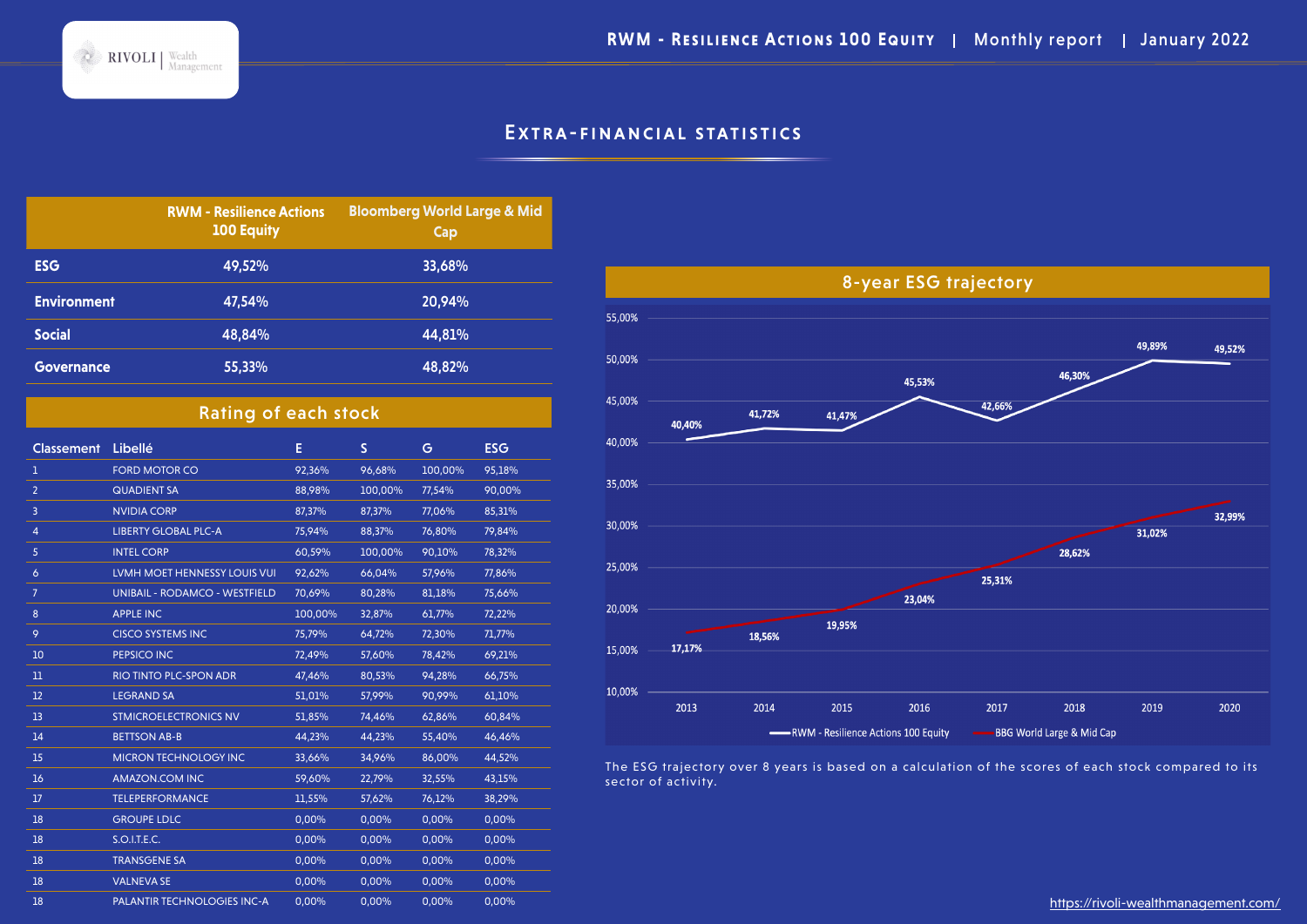## ESG rating methodology and regulation

#### Blue Colibri AM's rating method Environment 50% Social 30% Governance 20% ESG rating via big data exploitation **BIG DATA** Selection of **750 to 1,500 ESG** fields on all listed companies, whereas only 30 are required by regulation. SUITABLE METRICS **180 ESG metrics** selected on the Environment, Social and Governance axes to cover all business sectors with a **50% overweight on Environment** on the ESG rating. ESG ratings **Transparency of the rating 8-year ratings of all fields Very broad company universe (Bloomberg World Large & Mid Cap) REGULATION** ENTITY (\*) PRODUCT (\*\*) Section 3 General policy on sustainability risks *Information to be published on the website* Section 4 General policy on negative impacts *Information to be published on the website* Section 6 Estimated impact on product performance Section 11 Overall impact of the product on sustainability factors Section 11 Estimation of compliance with E or S characteristics Section 5 & 6 Share of investments in sustainable activities Section 8 E and/or S characteristics

(\*\*) all financial products are concerned: securities accounts, managed mandate, mutual funds, life insurance contracts, ...

More informations on htpps://blue-colibri-am.com

RIVOLI | Wealth

<sup>(\*)</sup> all financial stakeholders are concerned: asset management companies, private banks, financial advisors...